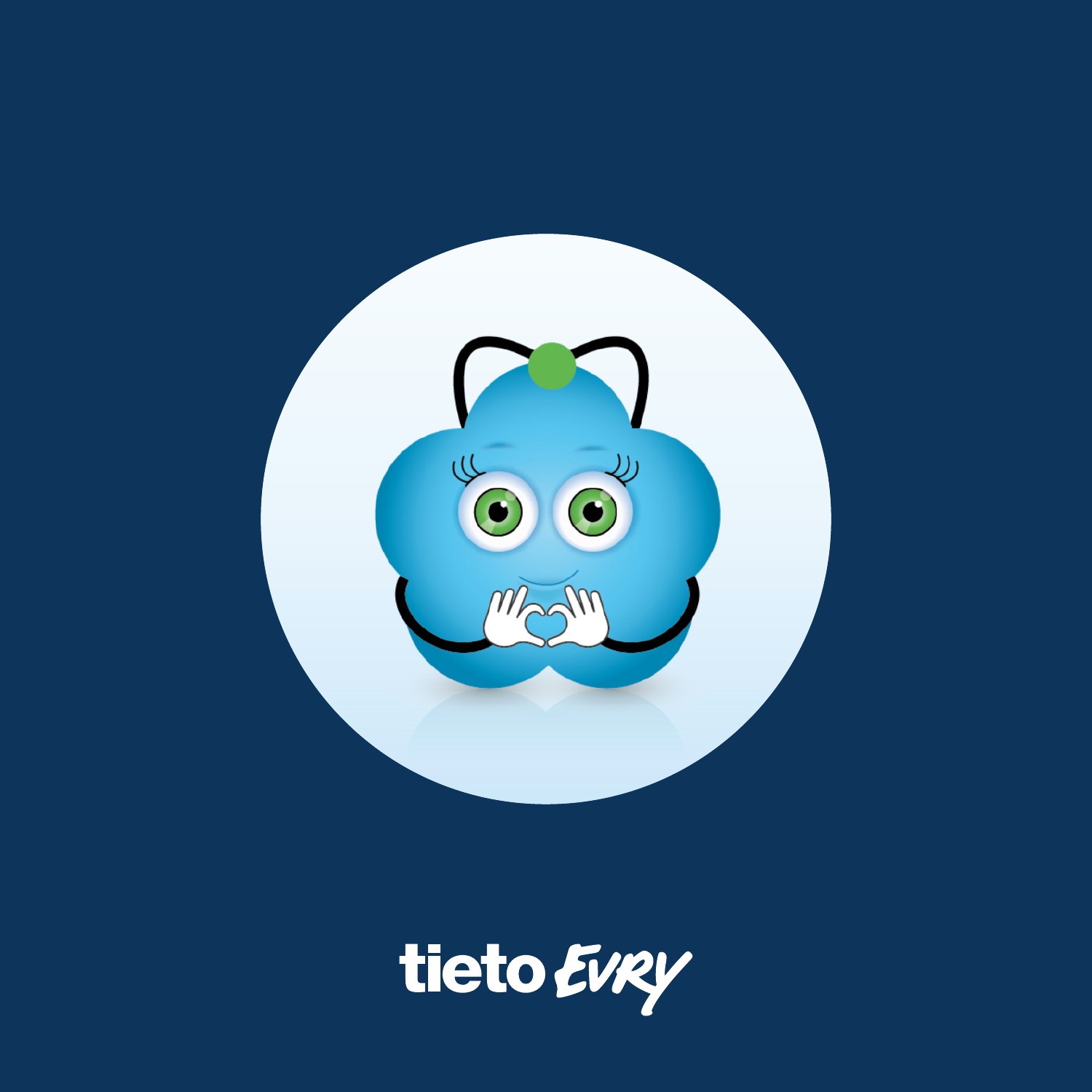### A glimpse into **Project Florence**

We started the project in the spring of 2019. The aim was to investigate the possibilities of supporting staff and clients in the home care with the help of technology, focusing on:

- Reducing the number of alarms
- Increasing the independence and wellbeing of the elderly
- Offload the staff in the home care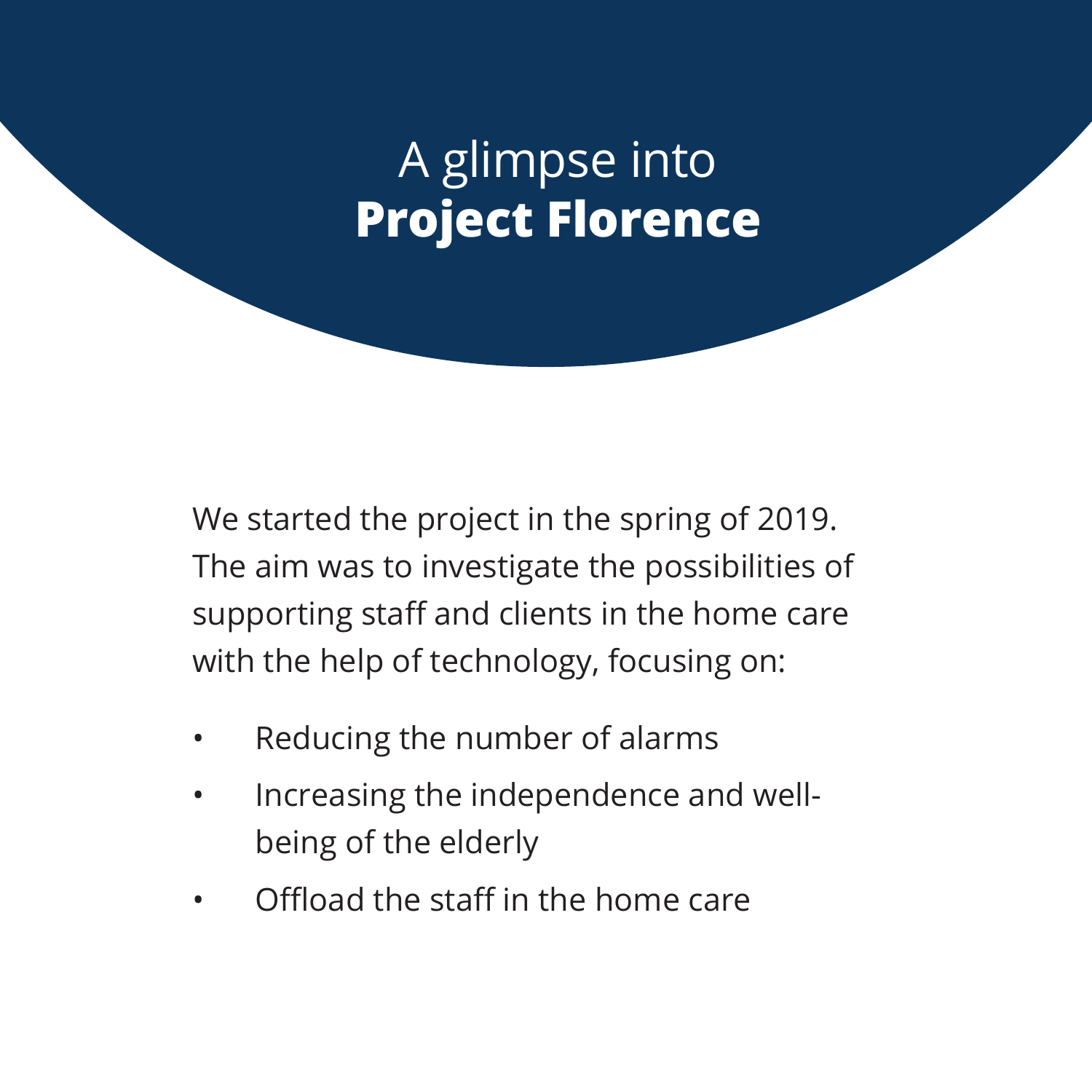## THE TAKEOFF

We started to head out into the real world. There we met different target groups and were able to gather insights and learnings about their work and everyday life.

|                             | Provider                       |                  | ſЭ<br>Alarm patrol Alarm operator      | Planner | <br>Client |
|-----------------------------|--------------------------------|------------------|----------------------------------------|---------|------------|
| Workshops                   | $\bullet\bullet\bullet\bullet$ | $\bullet\bullet$ |                                        |         |            |
| Interviews/<br>Observations | $\bullet\bullet\bullet\bullet$ | OK 1             |                                        |         |            |
| Surveys                     | ( ) ( )                        |                  | ,,,,<br>$\bullet\bullet\bullet\bullet$ | 0 O Q   |            |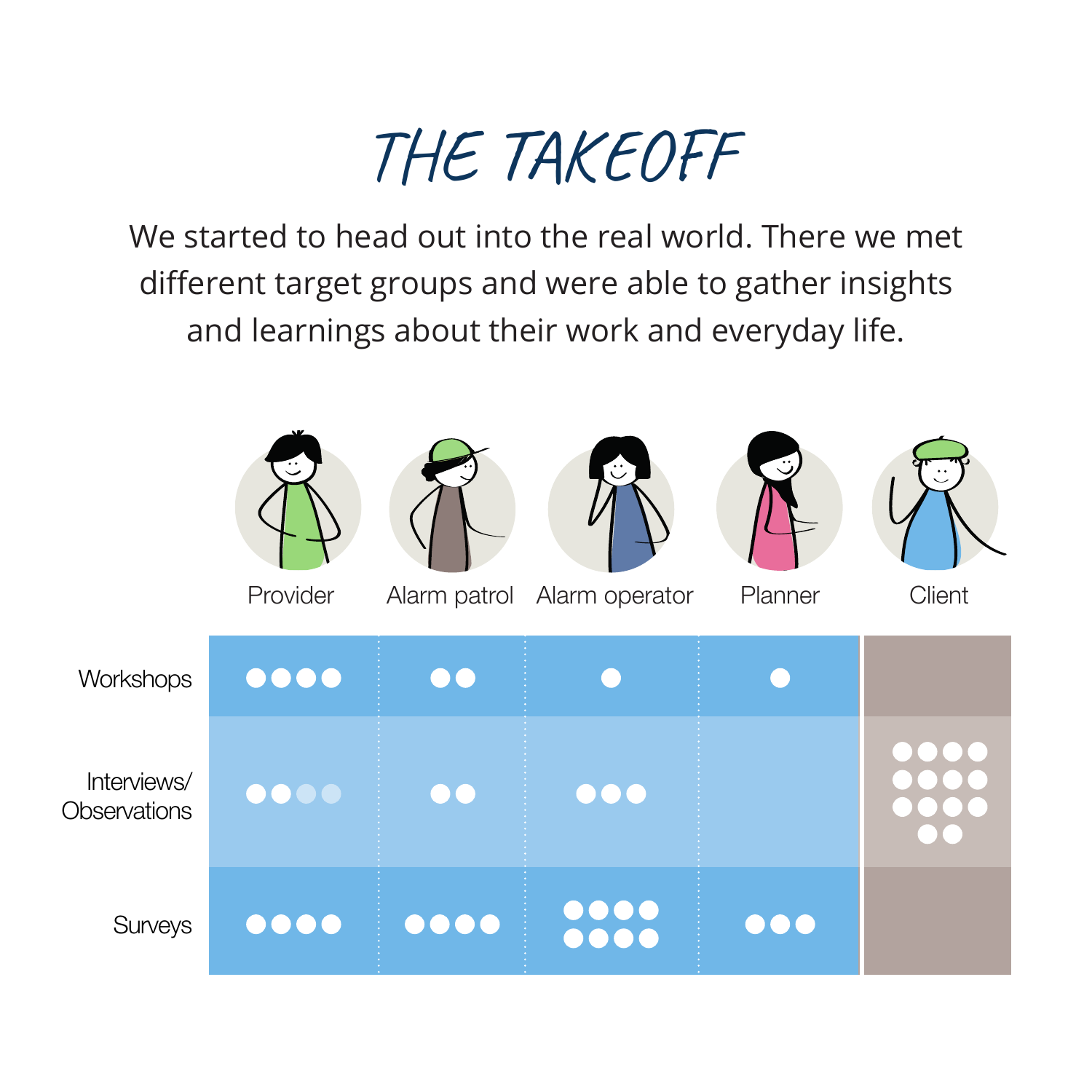Thanks to the collected data from the alarm center, we could see a clear pattern of incoming alarm calls. Many were not due to an emergency or illness and were often made to ask for information about home care visits.

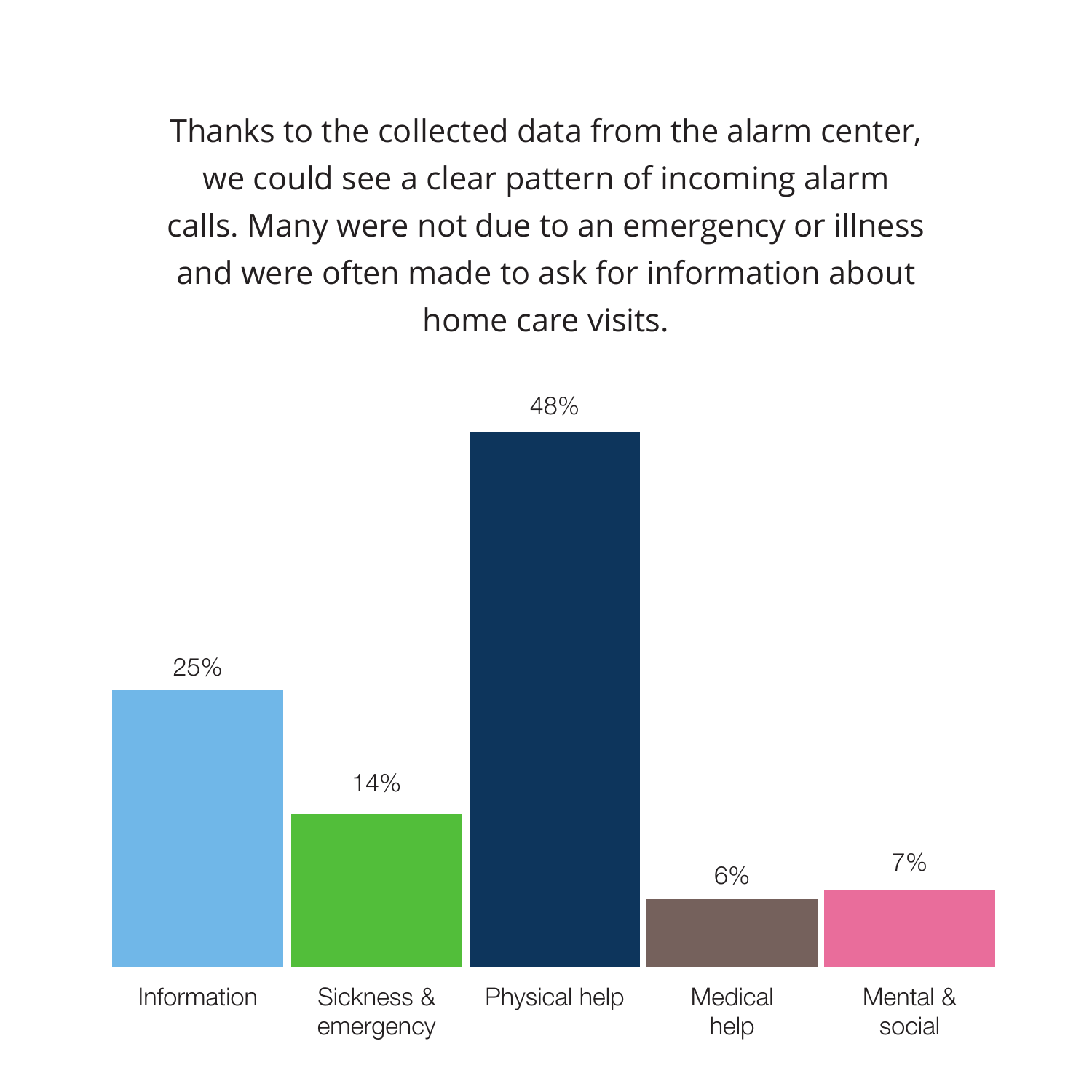## PREREQUISITES

A prerequisite was also to understand the target group's digital skills and attitude to IT. After all, it is crucial that the clients can and want to use a digital solution.

As it stands today, a large part of the older generation are excluded from the digital society. To some extent this can be explained by the fact that this target group has not been taken into account during the development of digital services. Interfaces and interaction possibilities have therefore not been adapted to their needs.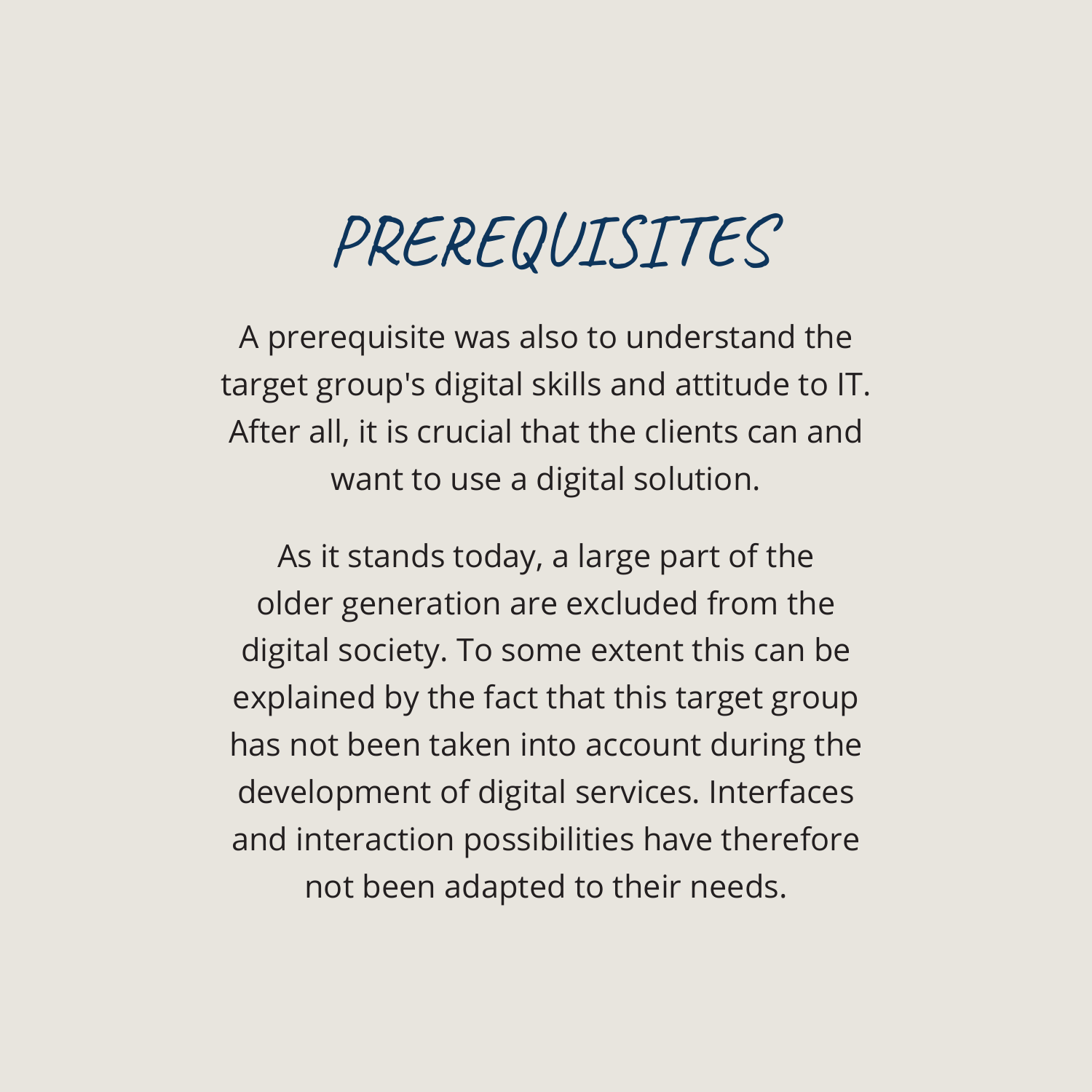Data from Statistics Sweden speaks for itself. Age plays a significant role when it comes to digital exclusion.

#### **PERCENTAGE OF PEOPLE WHO HAVE NEVER USED THE INTERNET**

By age groups, 16–85 years, in %. Year 2019

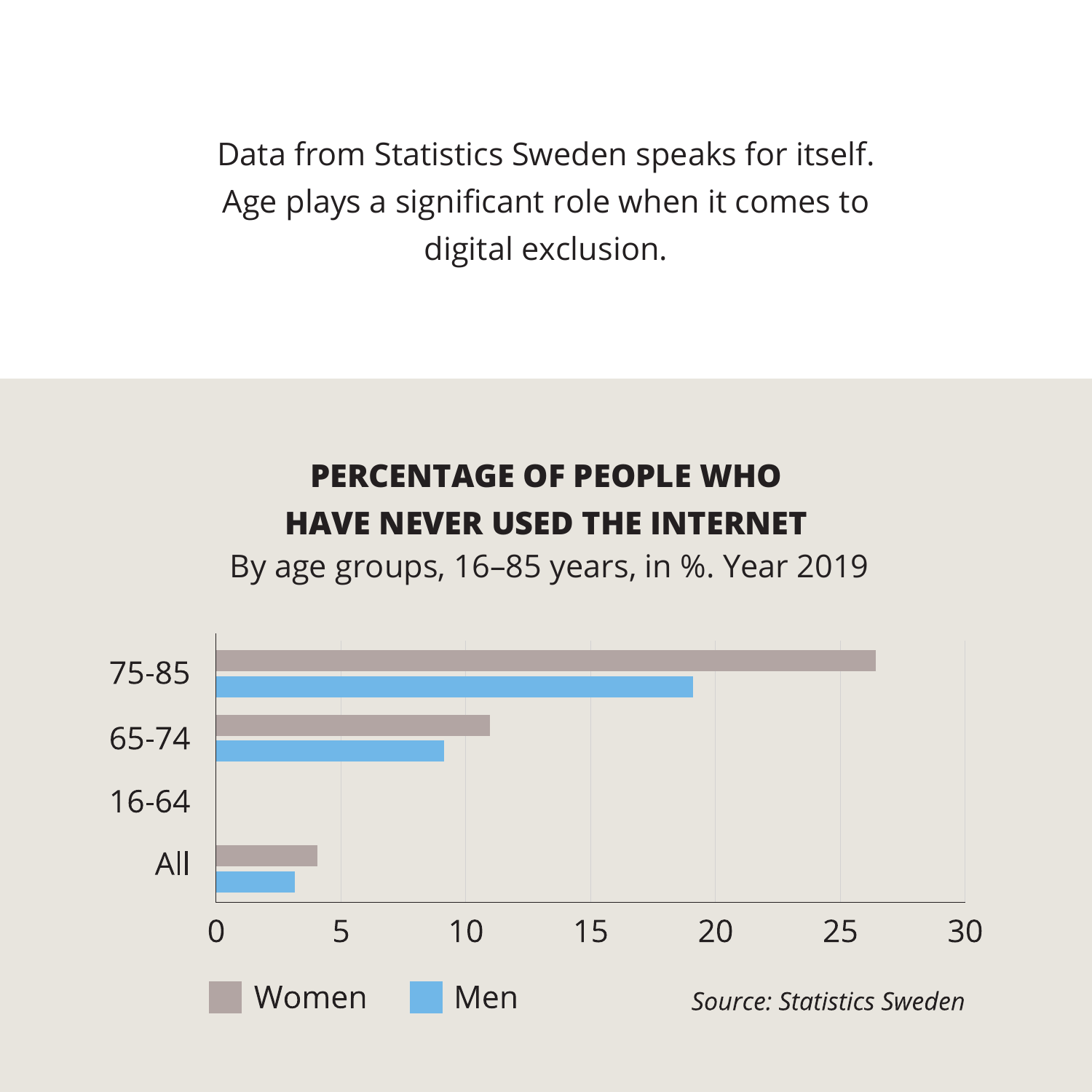As more and more important functions are digitized, the lives of those who cannot access them are made more difficult. It increases the isolation and dependency on other people's help.

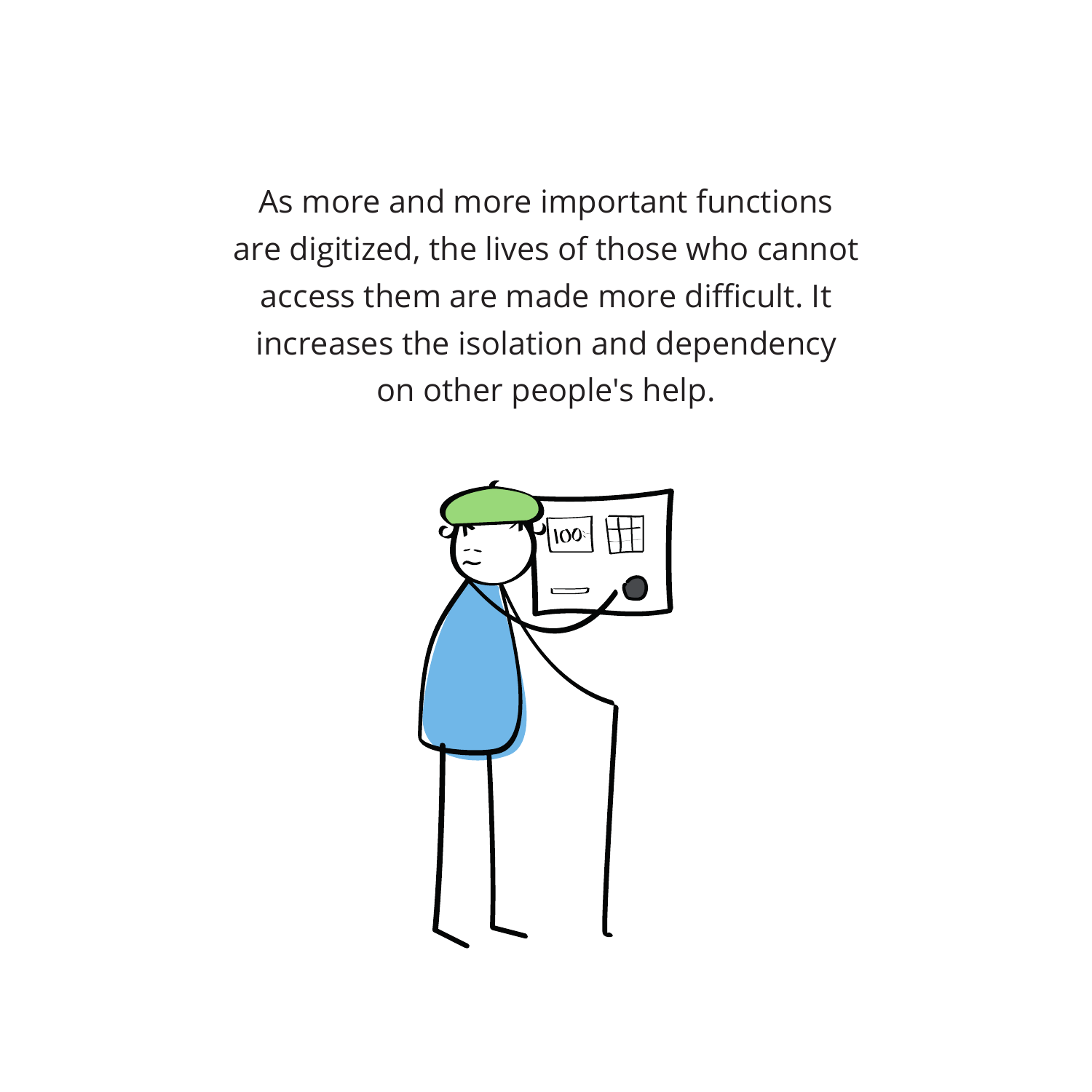### SOME INSIGHTS

The clients don't feel that they have control over their lives.

The idea of a robot in their homes creates negative reactions.

Many elderly people feel isolated and alone.



With age, problems with vision, hearing and speech increase.

The alarm on the wrist is largely the only contact route to the home care.

Many older people have limited digital skills and are not used to technology.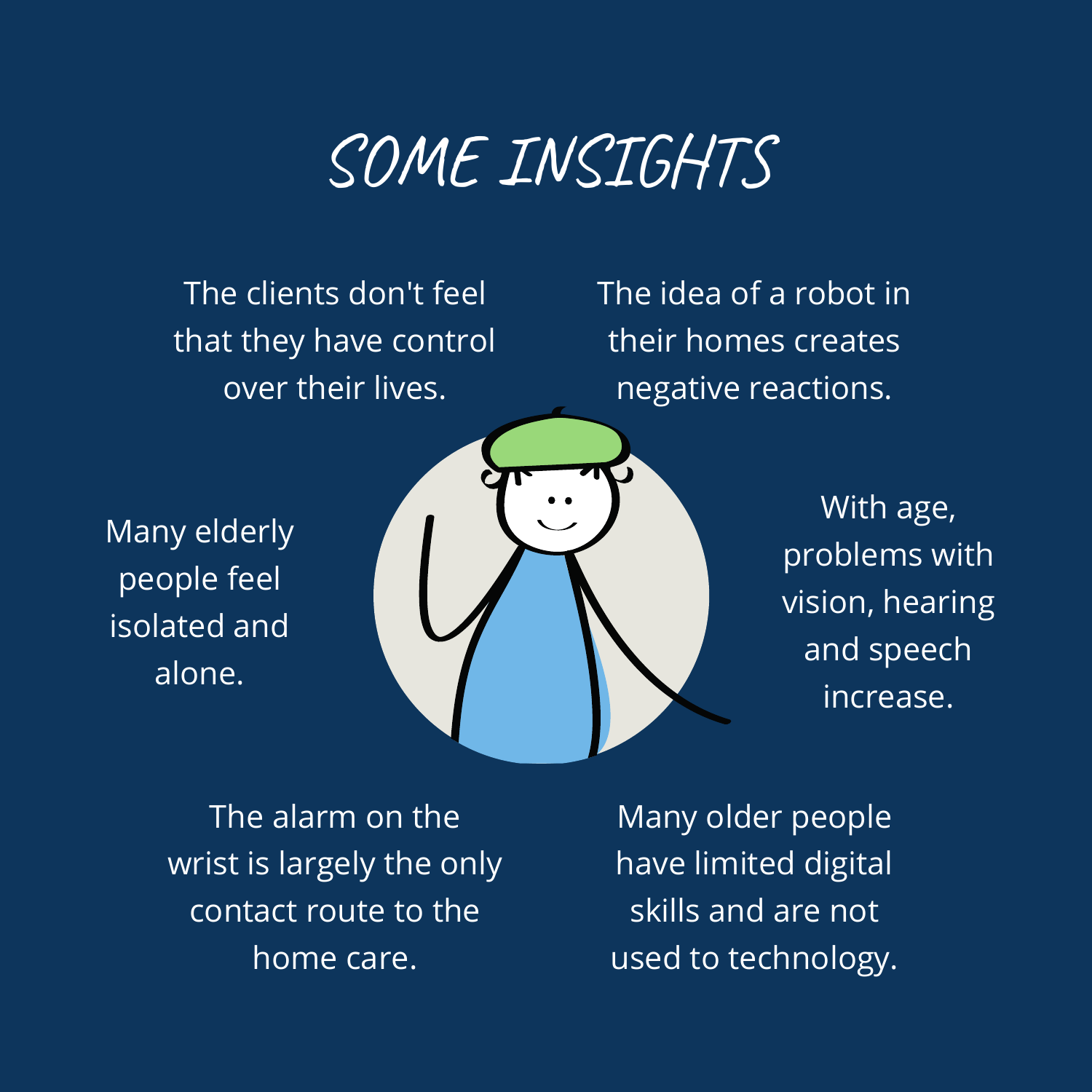

In order to evaluate what works well and less well for the target group, we created a prototype, named after Florence Nightingale.

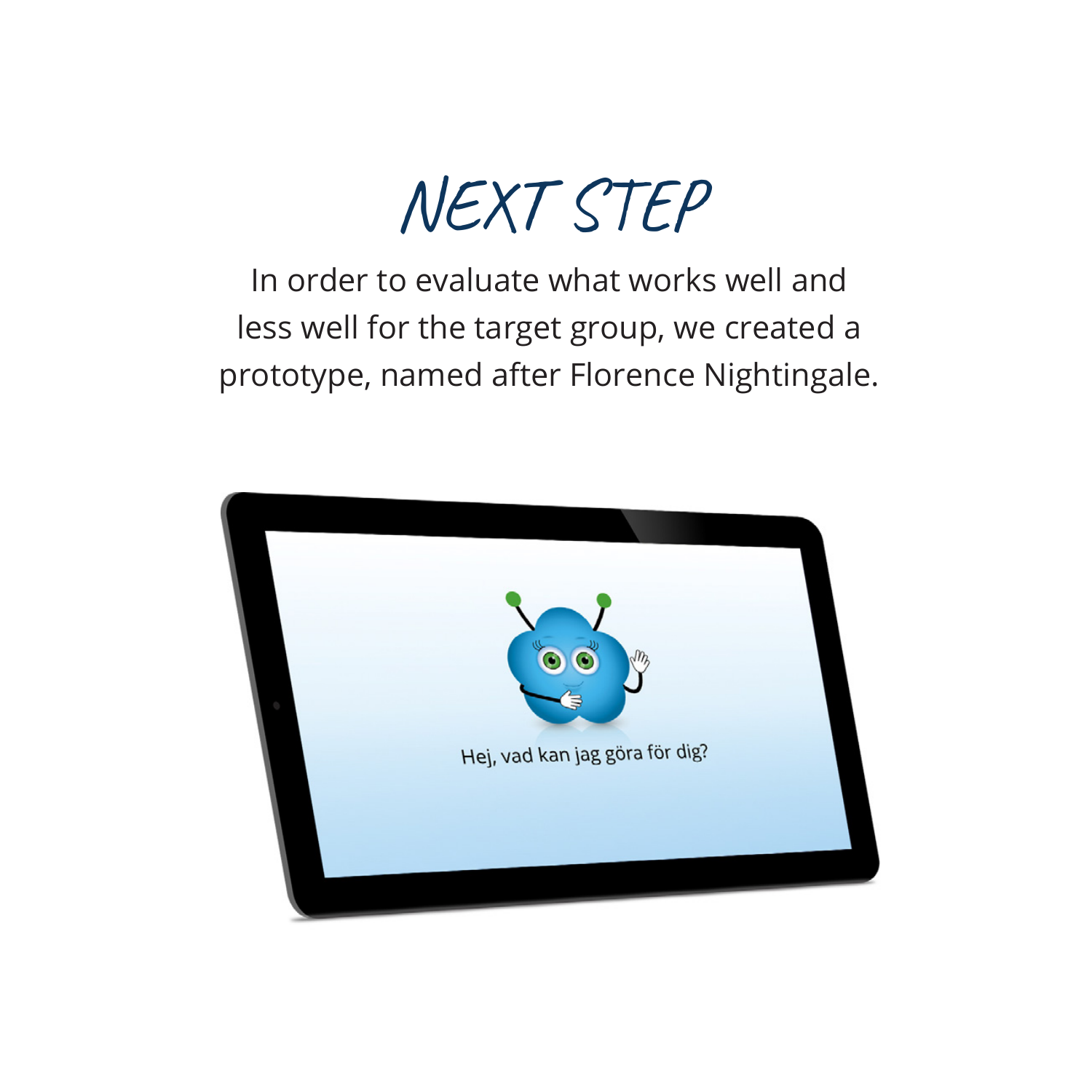With Florence we were then able to visit the target group and conduct tests and interviews. Based on their opinions and our observations, the prototype was further adapted.

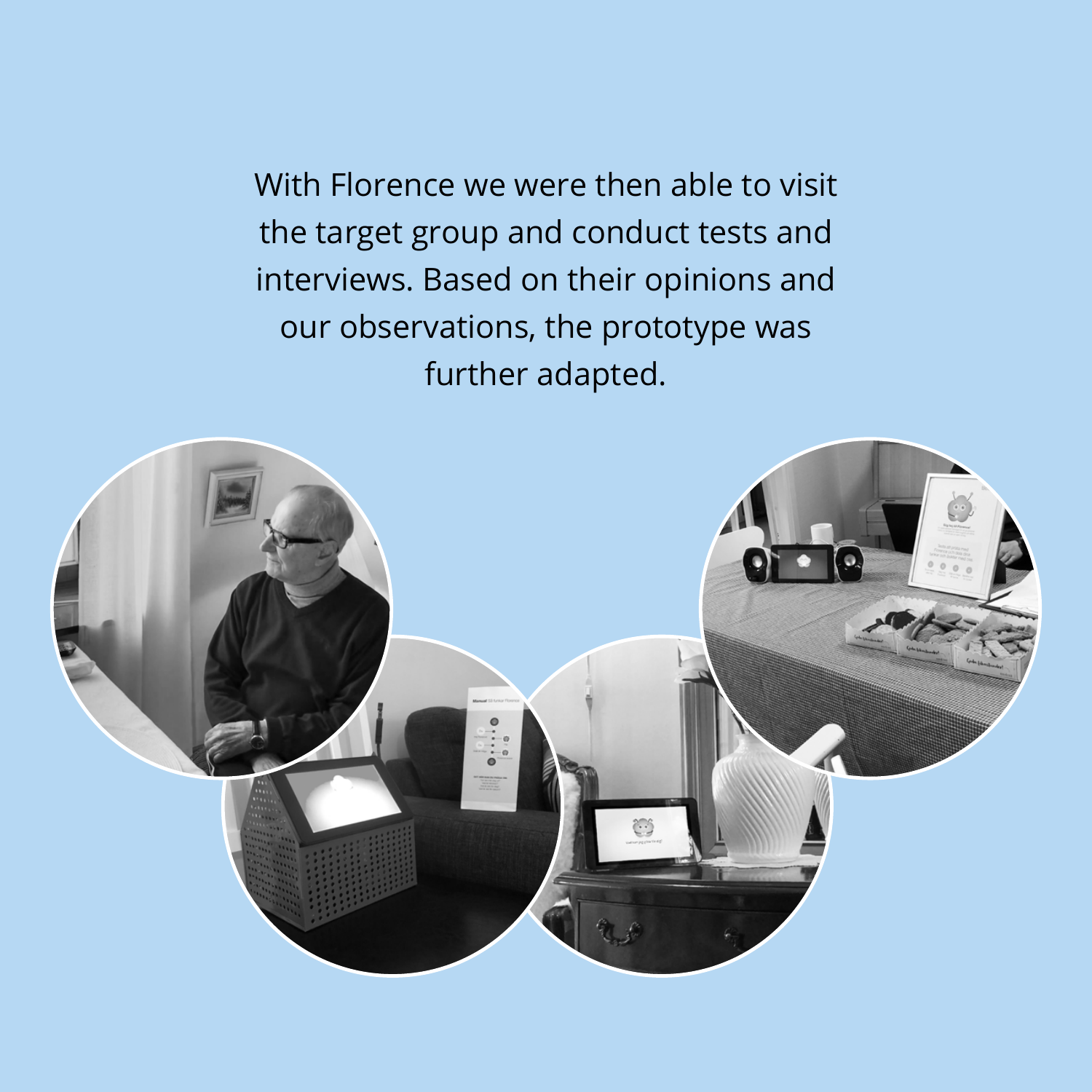# THIS IS FLORENCE

A virtual assistant that increases transparency by providing the client with necessary information about their visits from the home care.

Florence can also be used as a communication portal, both with friends and family as well as with the home care.

The interaction with Florence is operated by speech, buttons and text with a simple and clear interface on the screen.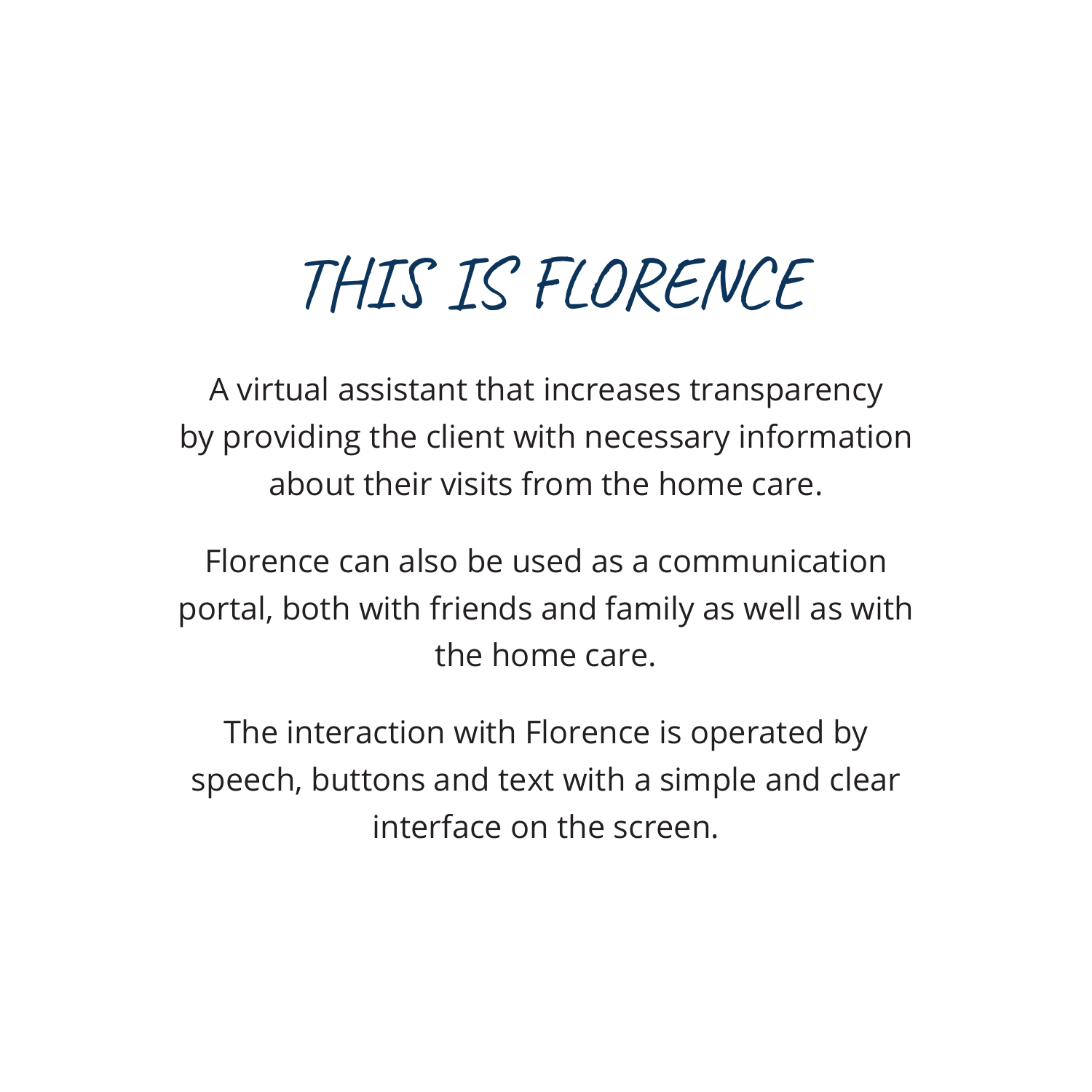### POSSIBILITIES

Information about home care service visits Access to information about what will happen during the day gives increased control over one's own life.

Send and receive messages Adds contact way with home care. Can also increase contact with friends and family.

Make video calls

Seeing and talking to loved ones regardless of distance can reduce the feeling of isolation and loneliness.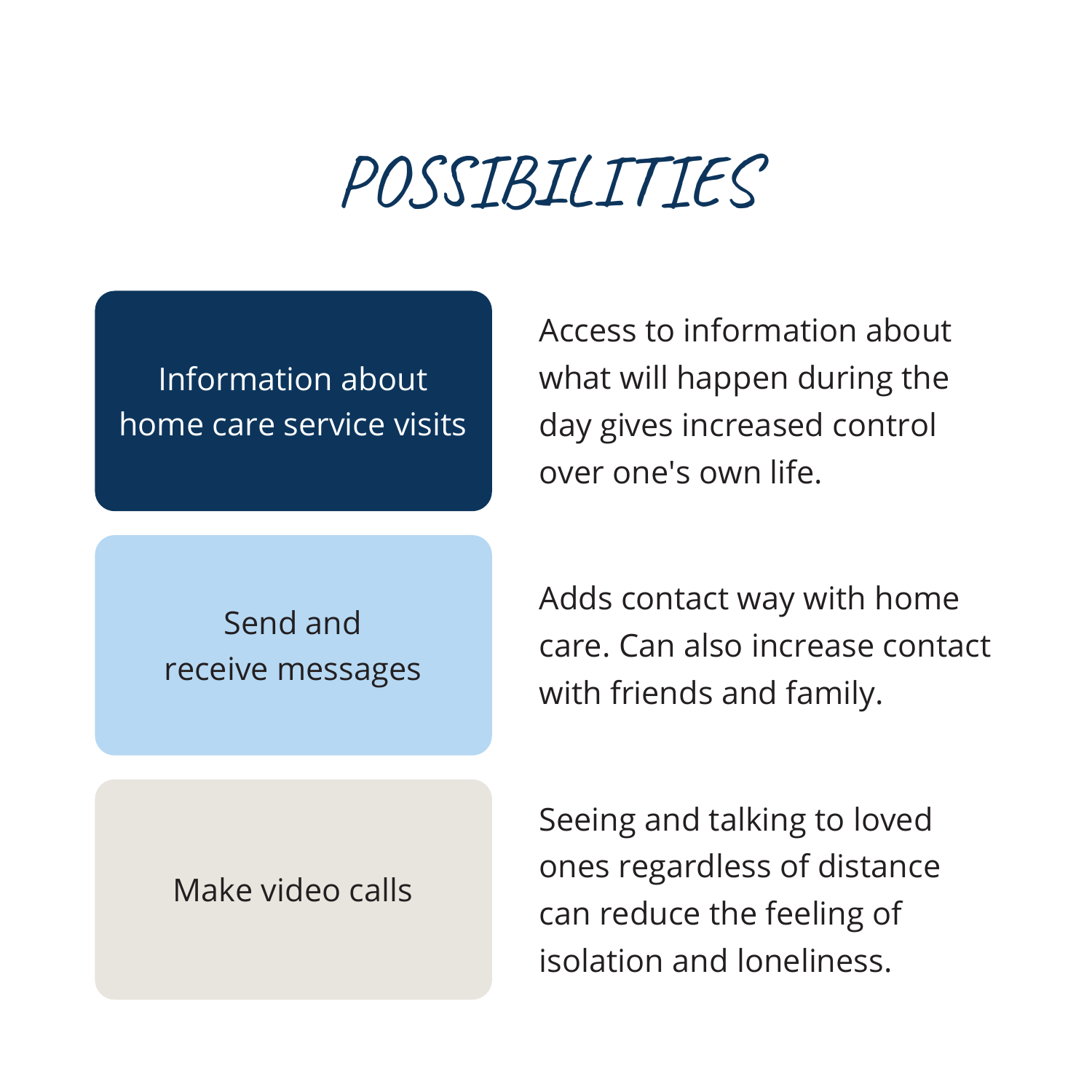With Florence, users are given the possibility to use technology that meets their needs and situation.

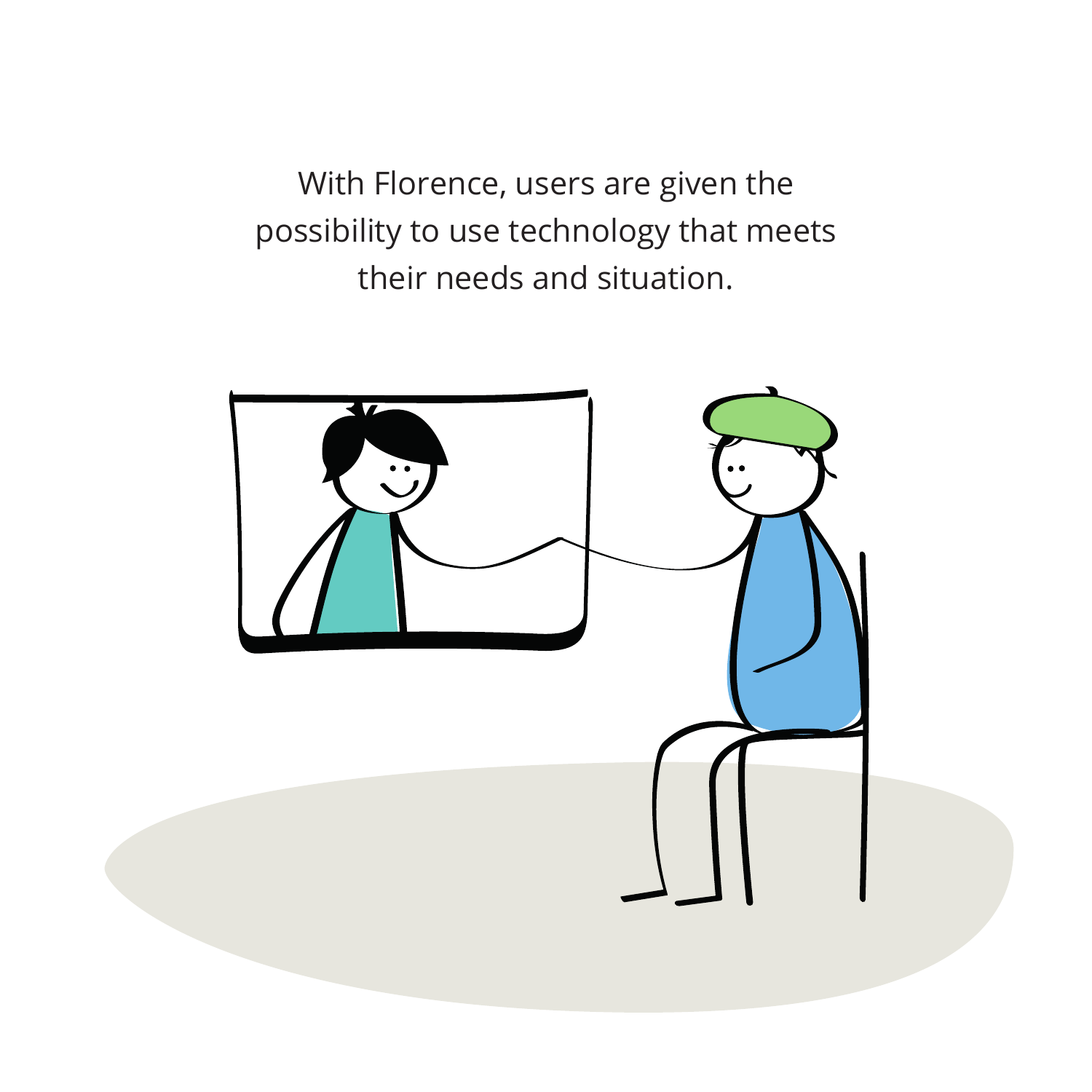## CUSTOMIZATIONS

#### Visual impairments

Sound and voice control Larger text and graphics

#### Hearing loss

Screen with subtitles Clear graphics Button or voice control

#### Speech difficulties

Button control Clap your hands Possibility to write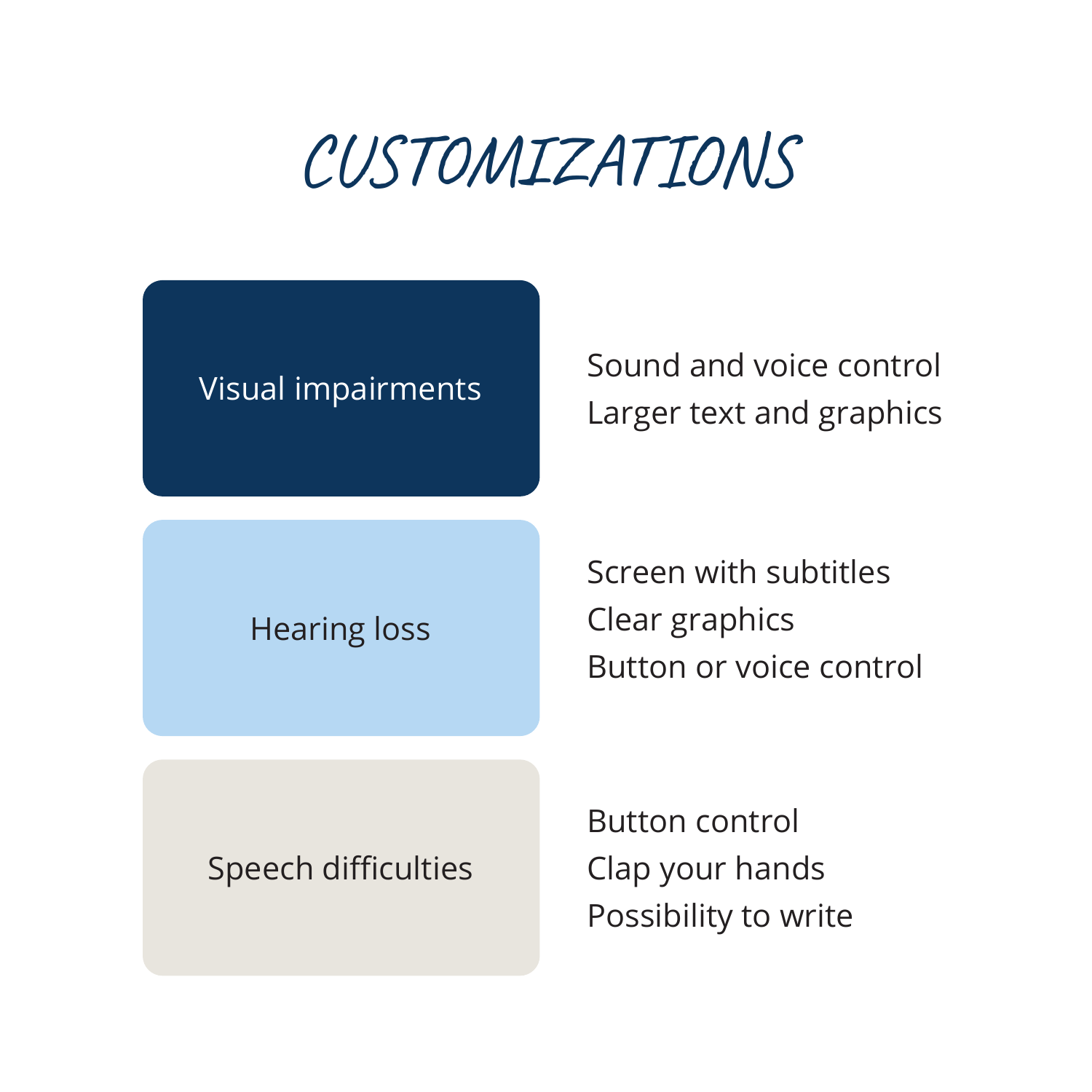# ETHICAL ASPECTS

An important part of our work is to consider ethical issues throughout the process. We want to create services that cannot be abused. It requires us to anticipate potential pitfalls.

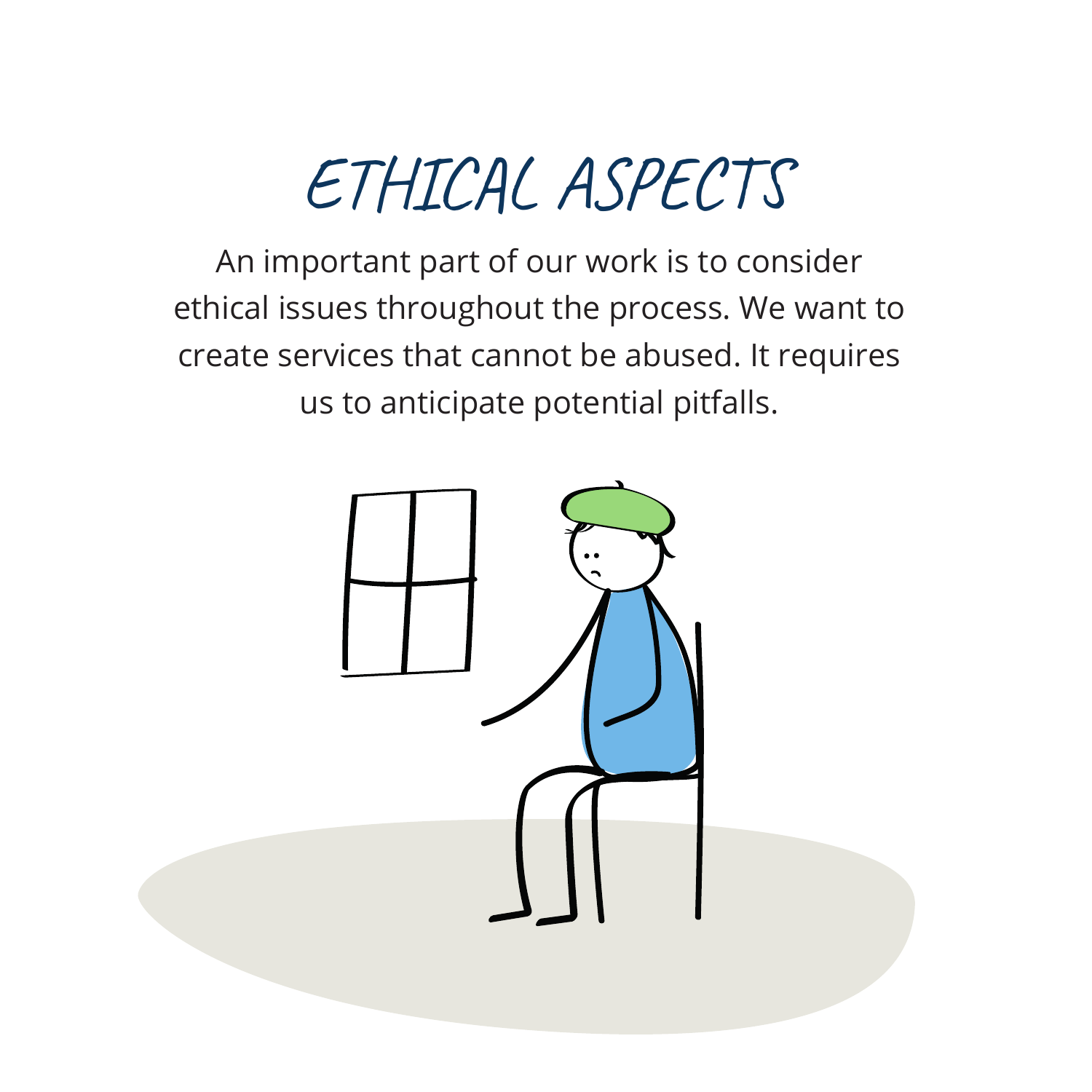#### Key points:

- Florence is not a substitute for human contact. It should be the client's well-being at the center.
- Differences in socio-economic background, culture and language should not be an obstacle to accessing Florence services.
- The client should be well aware that Florence is not intended for emergency and medical purposes.
- Personal data should always be handled with respect for the individual and comply with the GDPR and applicable laws and regulations.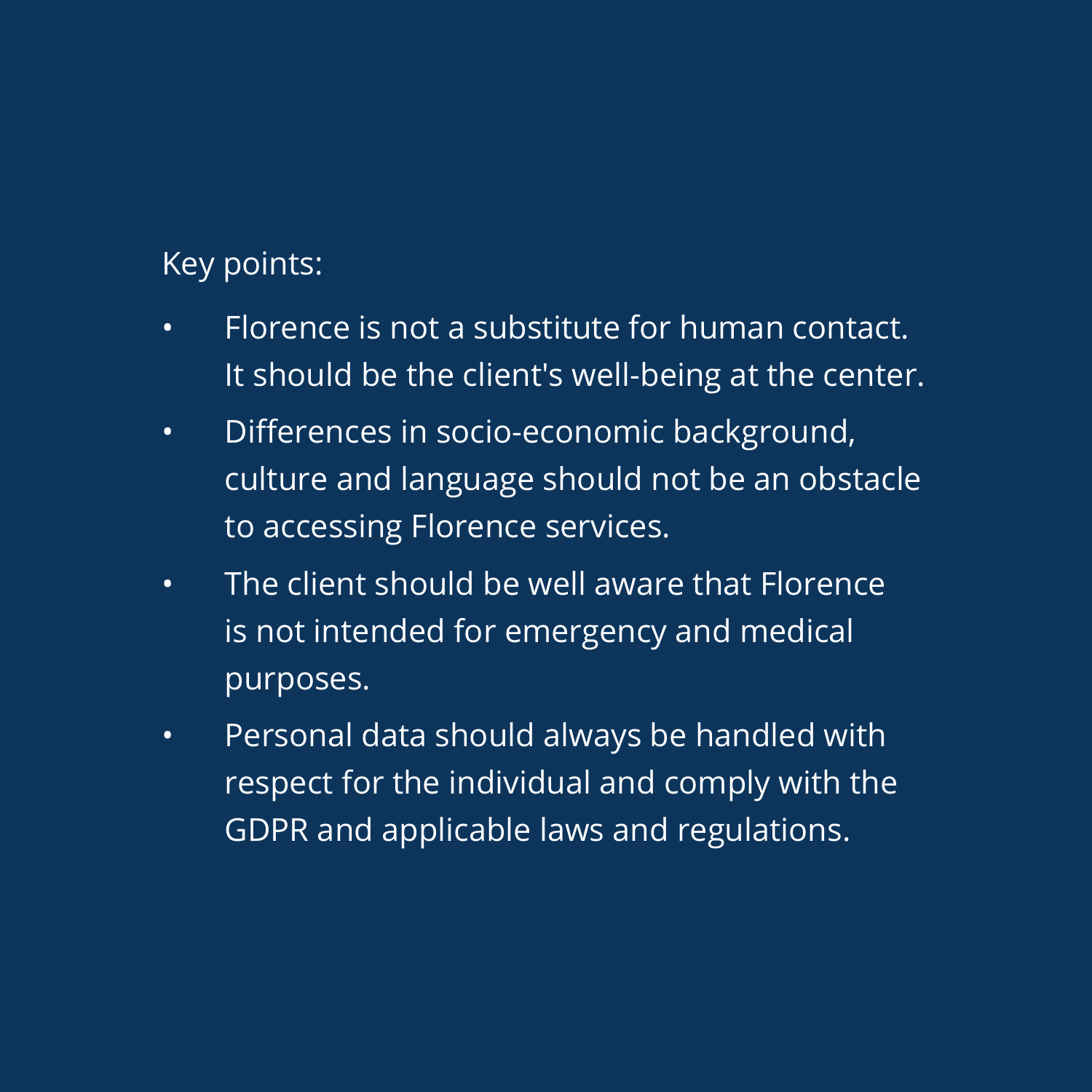BENEFITS

Florence has the potential to create added value for both clients and staff.

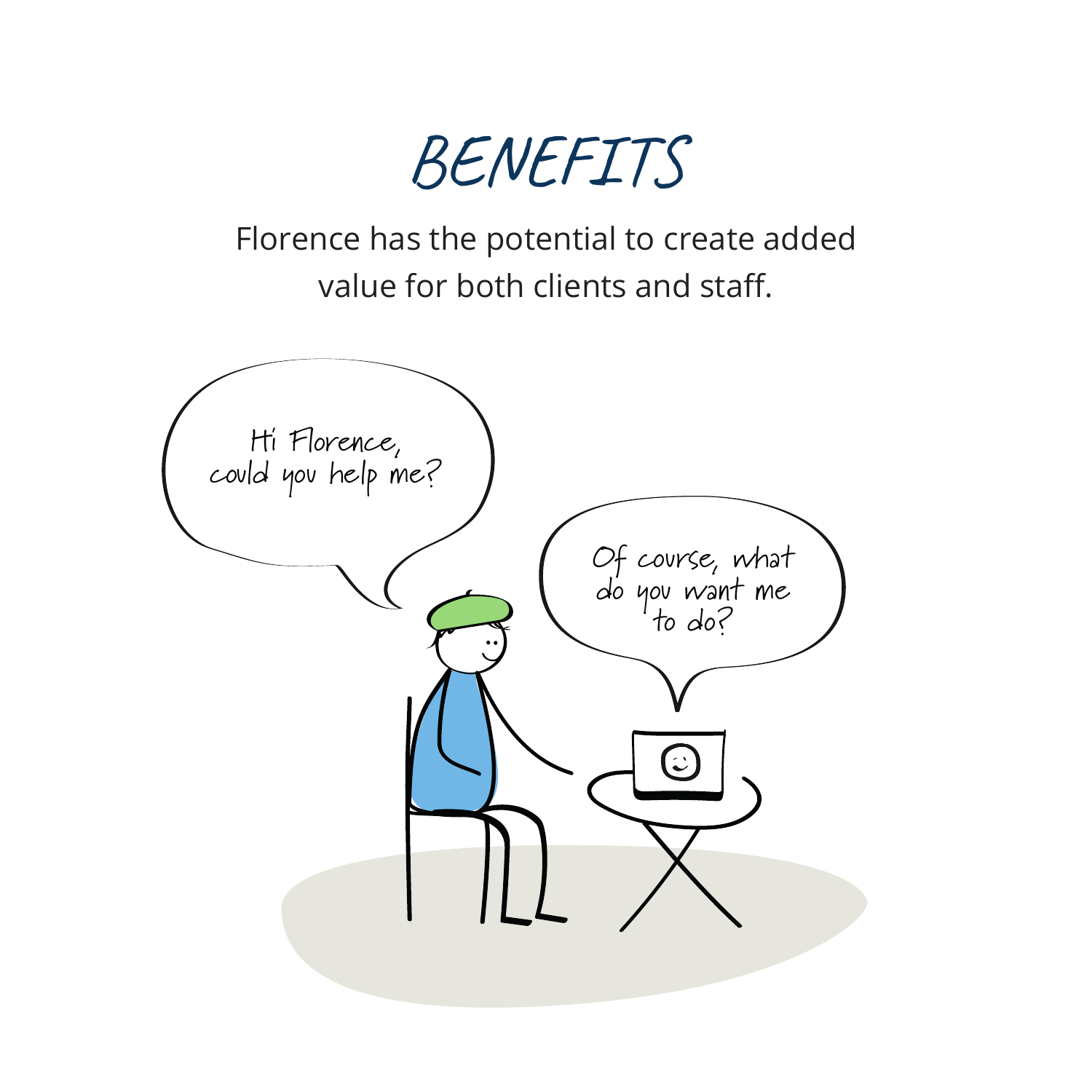



**Client**

They get a better overview of what happens in their everyday lives. With the help of Florence, an added communication path is created to the staff and also the possibility to make video calls. It makes them feel more independent, it's easier to socialize and to have more control over their own lives.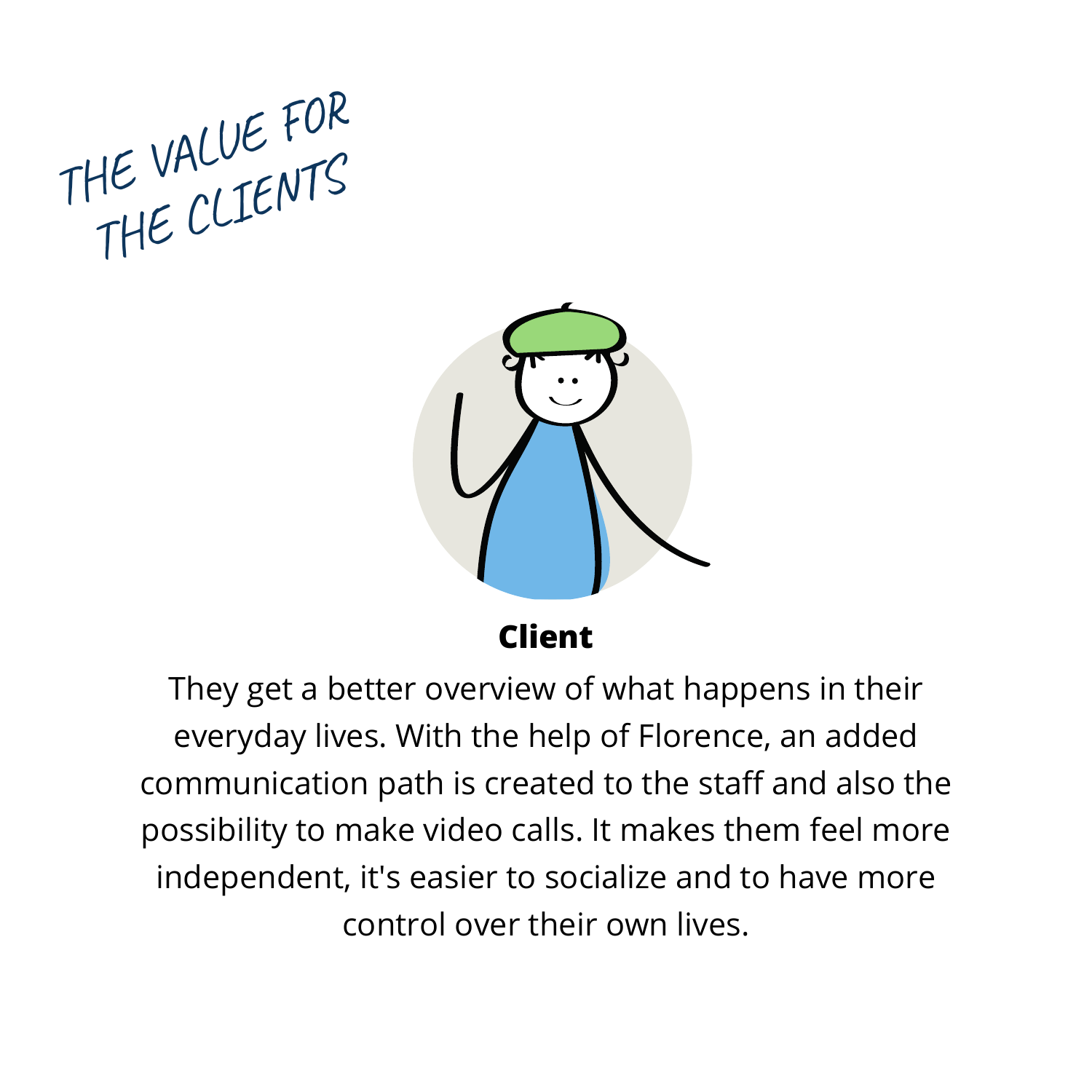



**Provider**

Their well-being increases and their work situation improves when clients feel good. It will also be easier to contact clients by sending messages via Florence.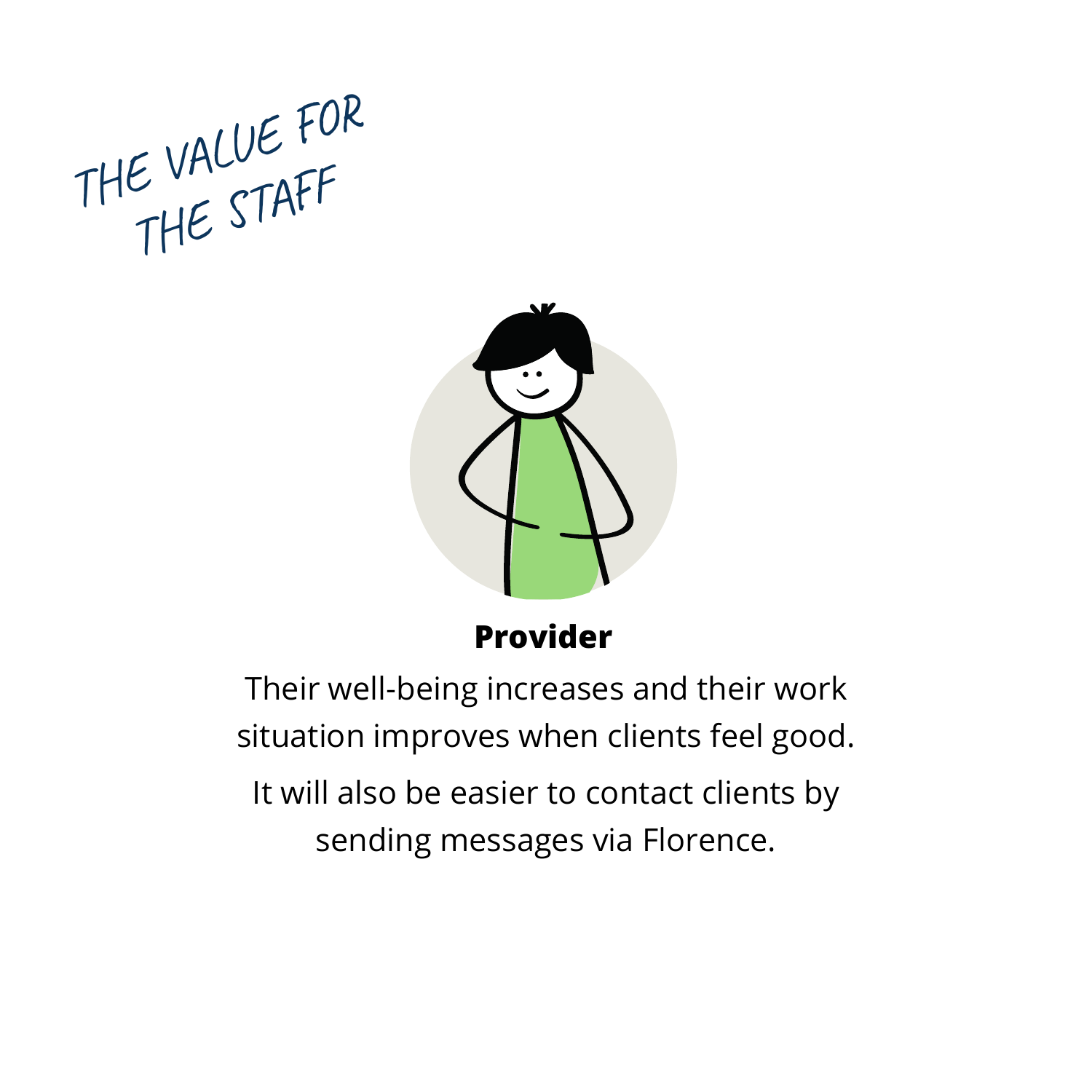



#### **Alarm operator**

There will be fewer alarm calls when clients no longer need to alarm to access information about the visits.

In addition, the client can now see when the next visit is, which helps them in the decision if they can wait with eg. toilet visit or must alert.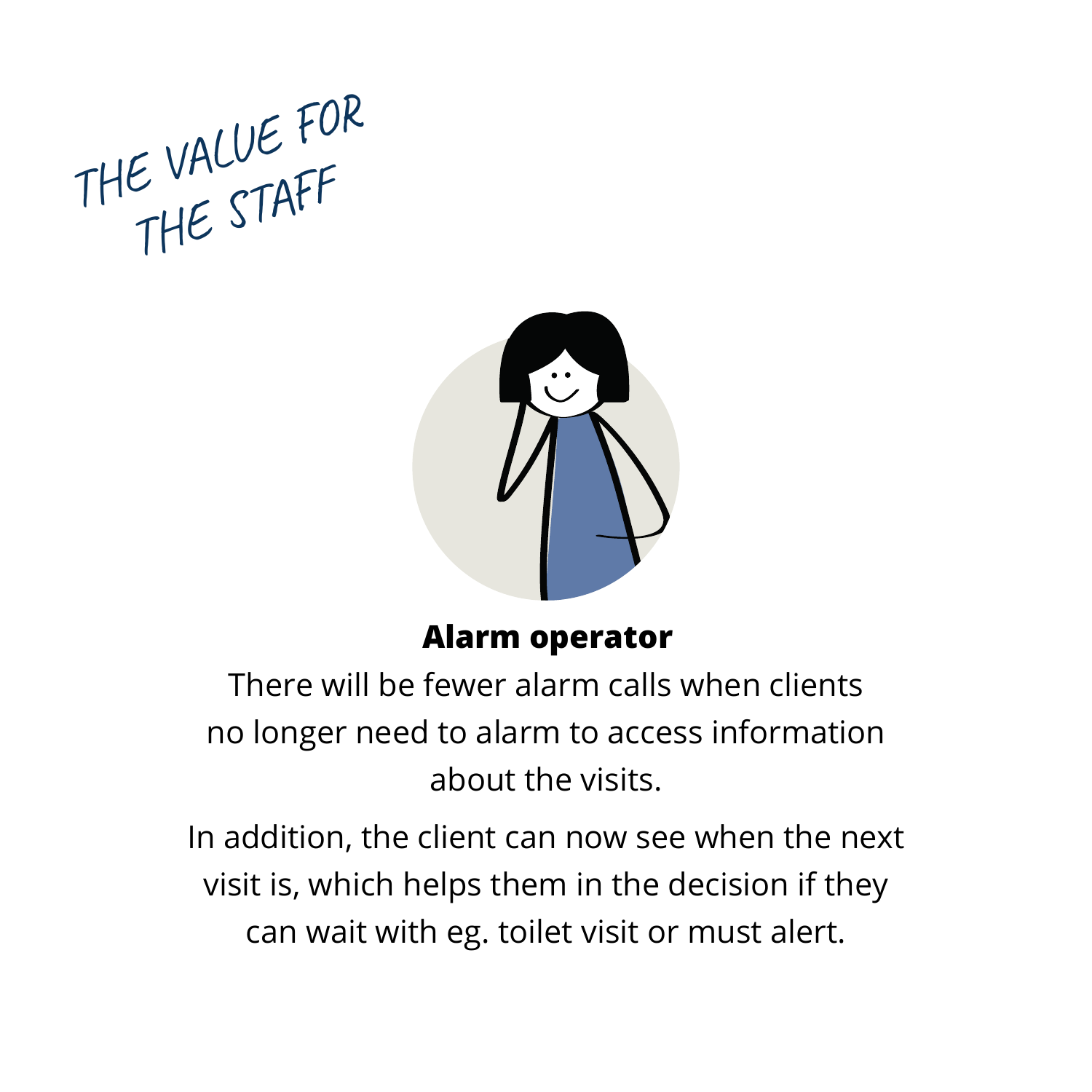



**Alarm patrol**

Due to fewer alarms, there are fewer call outs for the alarm patrol. The call outs can then be focused on more urgent cases and provide shorter lead times.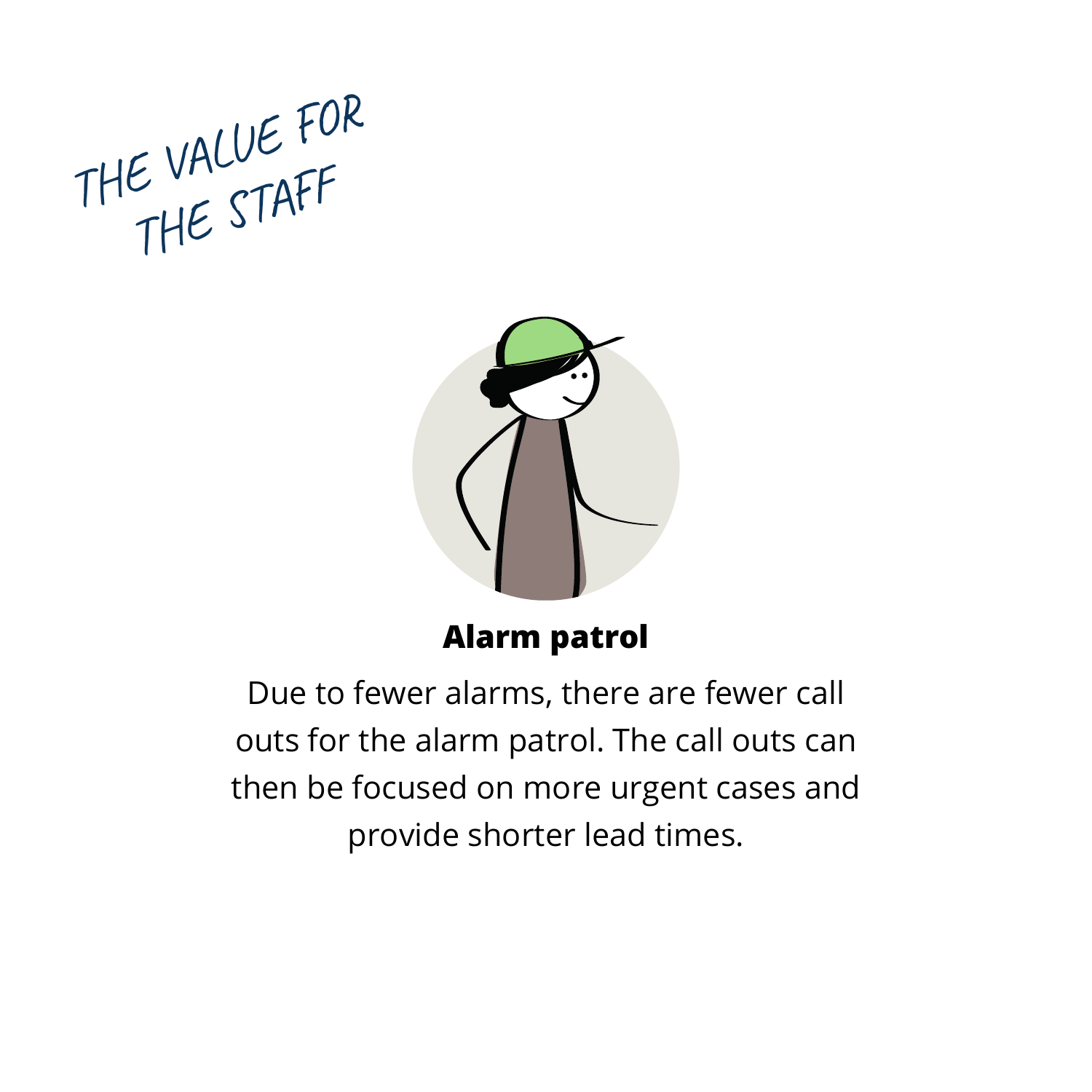



**Planner**

There are fewer calls to the planner with questions about the visits. In addition, some of the communication that was previously over the telephone is handled via messages.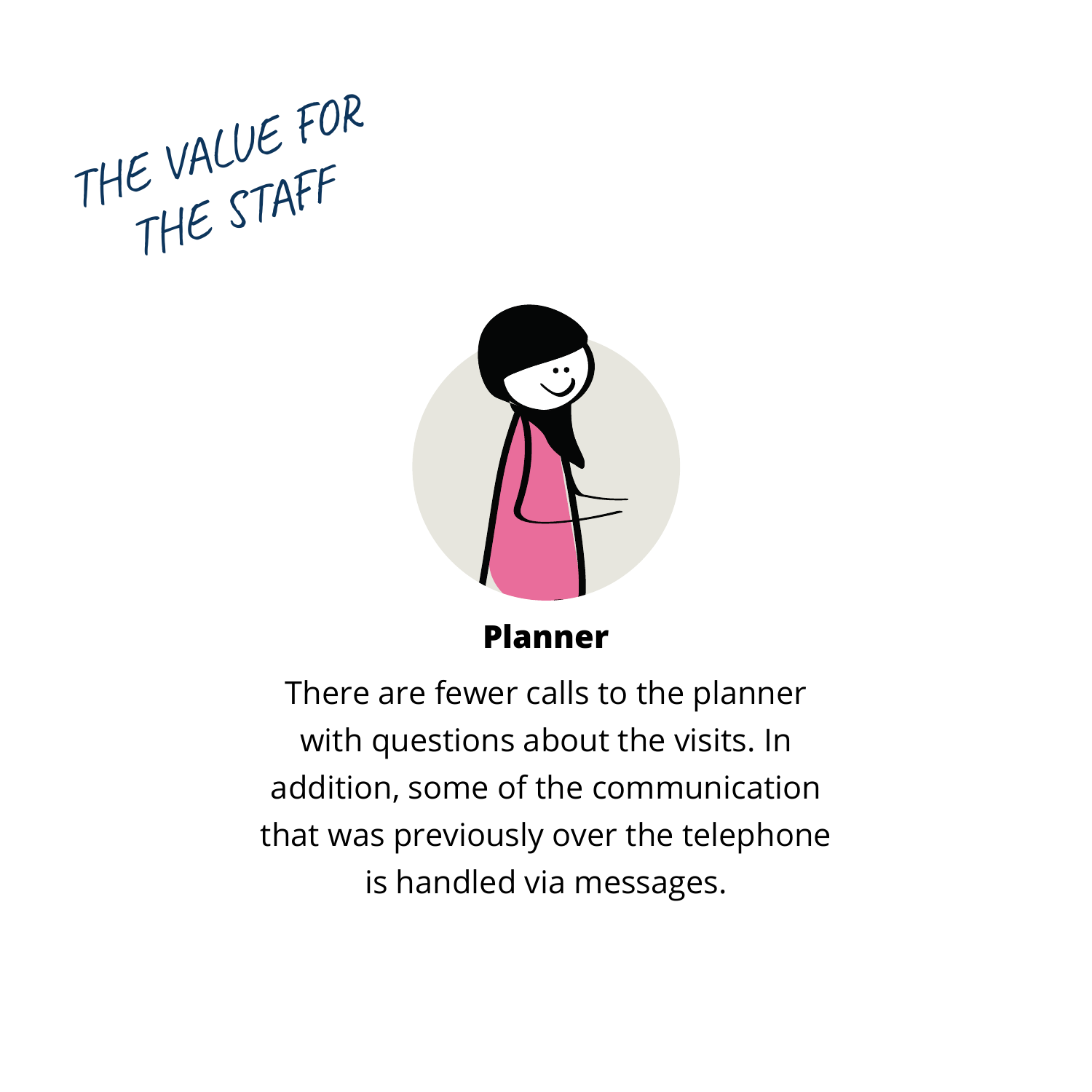Florence is still a prototype, but we are getting closer and closer to a result.

Our vision with the project is that, with the help of Florence, clients will find their way to interact with digital services that help them in everyday life.